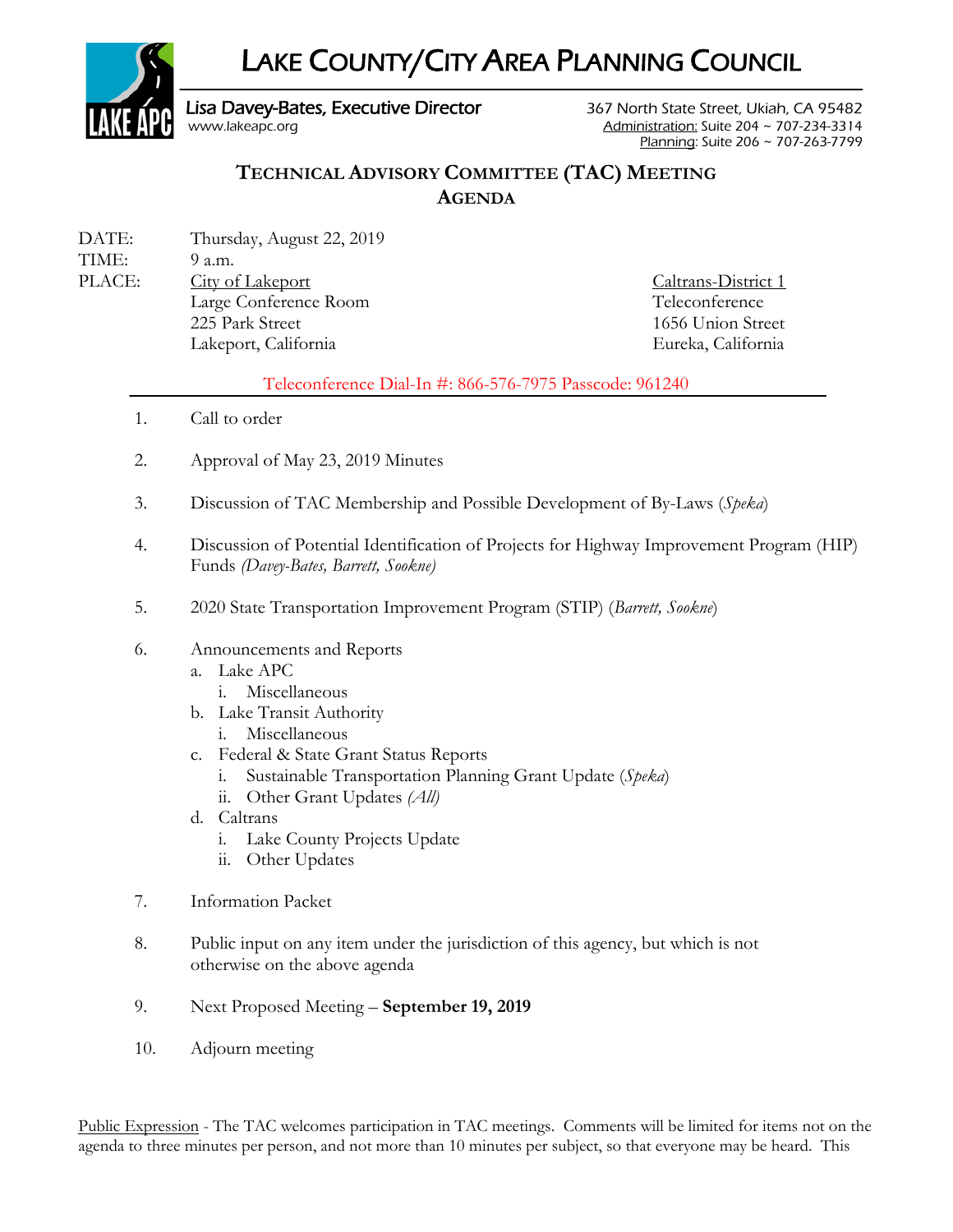*Lake TAC Meeting August 22, 2019 – Page Two*

time is limited to matters under TAC jurisdiction which have not already been considered by the TAC.

Americans with Disabilities Act (ADA) Requests - To request disability-related modifications or accommodations for accessible locations or meeting materials in alternative formats *(as allowed under Section 12132 of the ADA)* please contact the Lake APC office at 707-263-7799 at least 72 hours prior to the meeting.

Posted: August 15, 2019

*List of Attachments:*

- *Agenda Item #2 – 5/23/19 Draft Lake TAC Minutes*
- *Agenda Item #3 – TAC Membership staff report & rules*
- *Agenda Item #4 -Highway Infrastructure Program Funds Fact Sheet*
- *Agenda Item #5 – STIP Staff Report*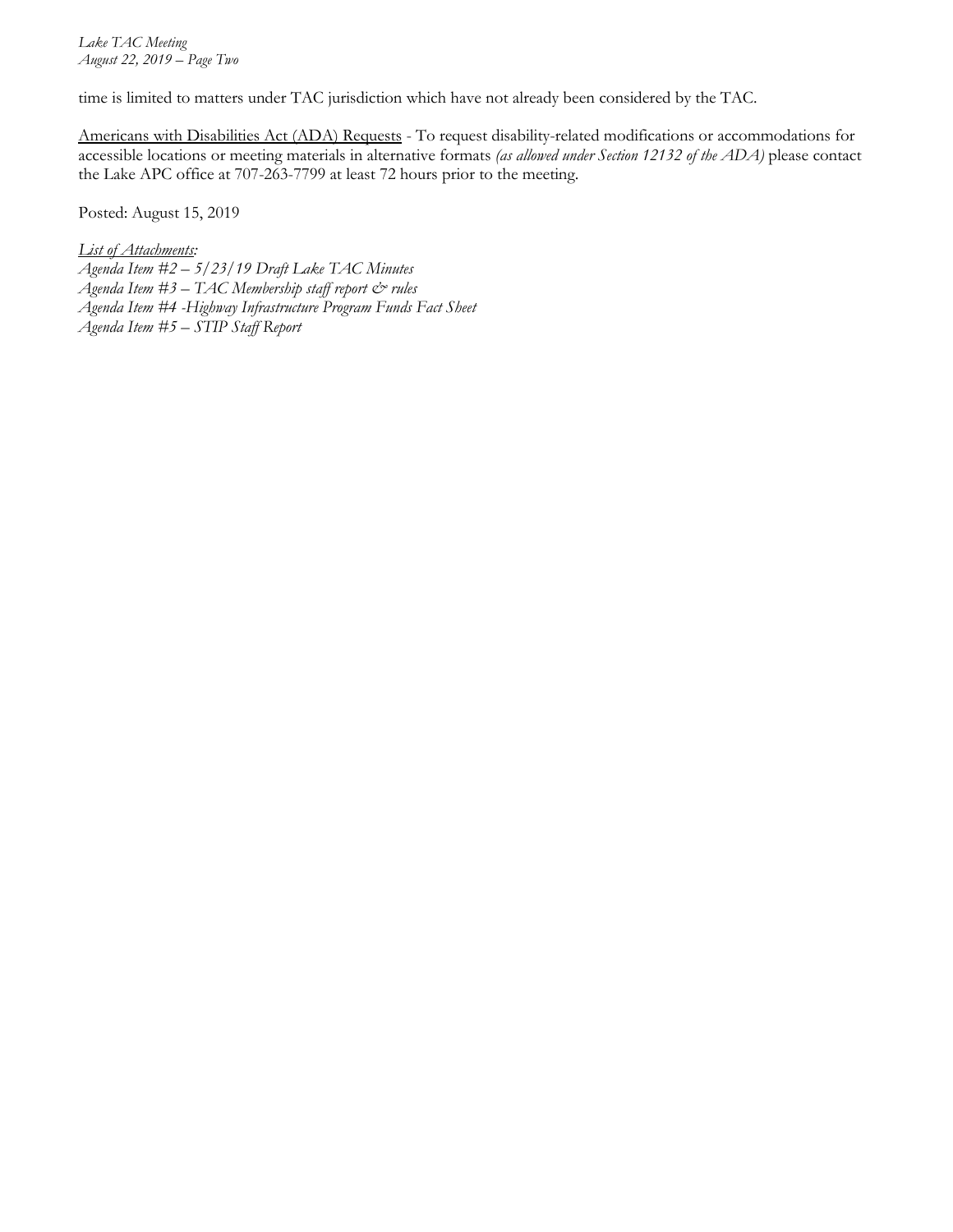# LAKE COUNTY/CITY AREA PLANNING COUNCIL



Lisa Davey-Bates, Executive Director 367 North State Street, Ukiah, CA 95482<br>Www.lakeapc.org 367 Month State 204 ~ 707-234-3314 Administration: Suite 204  $\sim$  707-234-3314 Planning: Suite 206 ~ 707-263-7799

## **TECHNICAL ADVISORY COMMITTEE MEETING Draft Meeting Minutes**

Thursday, May 23, 2019 9 a.m.

City of Lakeport Large Conference Room 225 Park Street Lakeport, California

#### **Present**

Scott De Leon, Director of Public Works, County of Lake Todd Mansell, Department of Public Works, County of Lake Doug Grider, Public Works Director, City of Lakeport Alexis Kelso, Caltrans District 1 (by telephone) Adeline Brown, City of Clearlake

> **Absent** Hector Paredes, California Highway Patrol

## **Also Present**

Lisa Davey-Bates, Executive Director, Lake Area Planning Council Nephele Barrett, Lake Area Planning Council (by telephone) John Speka, Lake Area Planning Council

**1. Call to order**

The meeting was called to order at 9:10 a.m.

## **2. Approval of March 21, 2019 Lake APC TAC Minutes**

Scott motioned, Adeline seconded, to approve the March 21, 2019 minutes as written with no changes. Approved unanimously.

## **3. Discussion of TAC Membership and Possible Development of By-Laws**

John introduced the item which involved TAC roster membership and recent and anticipated turnover at several of the local agencies. The intent is to begin a review of the TAC membership to see whether a need exists to update or amend the agencies that are currently represented. The discussion included the possible development of bylaws as there are currently no record of such a document. The TAC roster has been comprised of eight official members- Lake County Director of Public Works, Lake County Director of Community Development, Lakeport Director of Community Development, Lakeport City Engineer, Clearlake Director of Community Development, Clearlake City Engineer, the Commander of the Lake County Office of the California Highway Patrol and a transportation planner from the Caltrans District One Office. Todd Mansell has been representing the County as an alternate for a number of years. Doug Grider noted that he or Kevin Ingram try to make a point of attending, although the difficulty is that the agencies are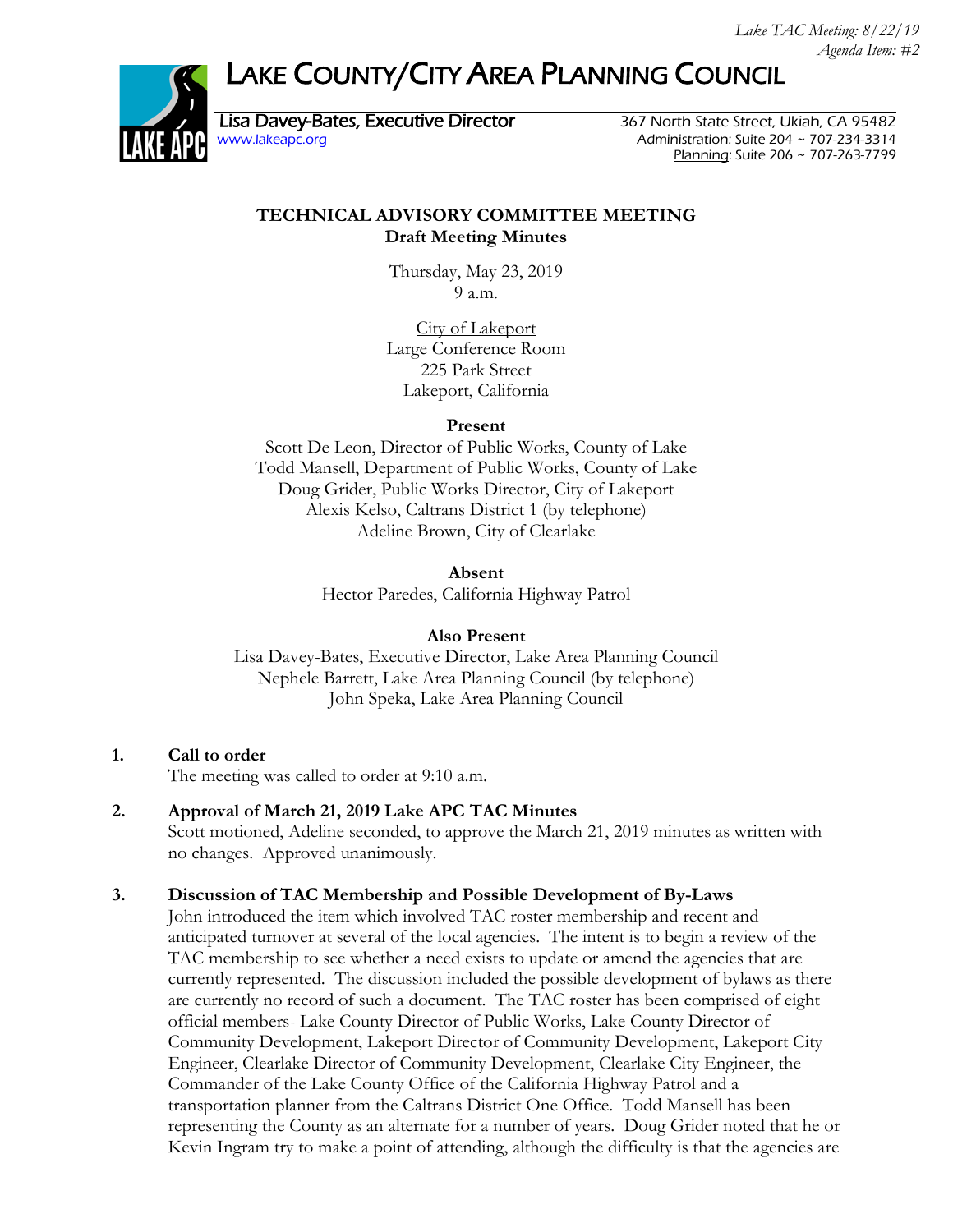so small that issues often come up which require attention at the expense of attending TAC meetings. Dave Swartz is the new contract engineer for the City of Clearlake and will only be available of Thursdays (per the City's alternate Adeline Brown). The Transit Manager has traditionally had a presence on the TAC, and this should be considered as a possible "official" member. Discussion followed on the purposes of the TAC as well as whether an official quorum could be claimed when less than half of the members were present. Lisa noted that the Lake APC Board relies on TAC expertise and recommendations, reiterating the importance of the group. Other possible members which could be considered include air quality, housing or tribal representatives. Scott noted that some of those listed on the current TAC roster may not realize they are TAC members, or the existence or purpose of the TAC in general, especially given frequent agency turnover. Many times the role of a new official is not fully spelled out in the transition. It was decided that draft bylaws would be developed by staff and reviewed over the next couple of TAC meetings prior to deciding next steps. Also, that outreach to current roster members who rarely attend will be considered explaining the role and purpose of the TAC moving forward.

**4. Discussion and Recommended Approval of the Draft 2019/20 Overall Work Program** Lisa went over the Final Draft of the Overall Work Program. The TAC was asked to focus on the summary of the work elements for the coming 2019/20 fiscal year. Four new work elements were discussed including the Transit Passenger Survey, Speed Zone Studies for the County and two new grant funded studies: a new SR 53 Corridor Local Circulation Study and a Vehicle Miles Traveled (VMT) Baseline Study. The Work Program itself consists of over \$1,000,000 worth of funding which is partially a reflection of available SB 1 funding. Workloads, however, are becoming more challenging as a side result. Lisa also mentioned that approximately \$27,000 in unprogrammed reserve funding was potentially available for a County polling project to probe how residents would feel about a dedicated transportation sales tax. Similar polling had been done in 2011 for about \$29,000, although that included a countywide poll along with both incorporated cities, so \$27,000 could suffice for a poll of only the unincorporated areas. The polling is a priority for one of the County supervisors, Bruno Sabatier. Scott DeLeon noted that there would probably be competing interests for sales tax funding such as the sheriff and the general fund so it was uncertain if the supervisor was interested in a "general" sales tax (50% threshold needed), or a "specific" tax for road use only (67% threshold required). Lisa asked for TAC guidance whether or not they'd like the money to be used for that, or something else, or simply to have it left in reserve. The poll could ask how residents felt about a variety of funding scenarios (e.g. specific for roads only, law enforcement, other, etc.). Nephele suggested having the funds stay in reserve at this point until more details could be determined such as cost of the polling, interest of the full County Board of Supervisors, etc. Money could later be amended into the OWP after the beginning of the fiscal year in order that a more informed decision be made. The TAC agreed.

Lisa suggested language for a motion that the TAC recommend to the Lake APC Board approval of the FY 2019/20 OWP with the understanding that the TAC would also support a later amendment to the document for the use of reserve funds (WE 604) for future polling efforts involving a specific transportation sales tax for the unincorporated areas of the County. Scott DeLeon made the motion, which was seconded by Doug Grider. Motion was unanimously approved.

**5. Announcements and Reports a. Lake APC**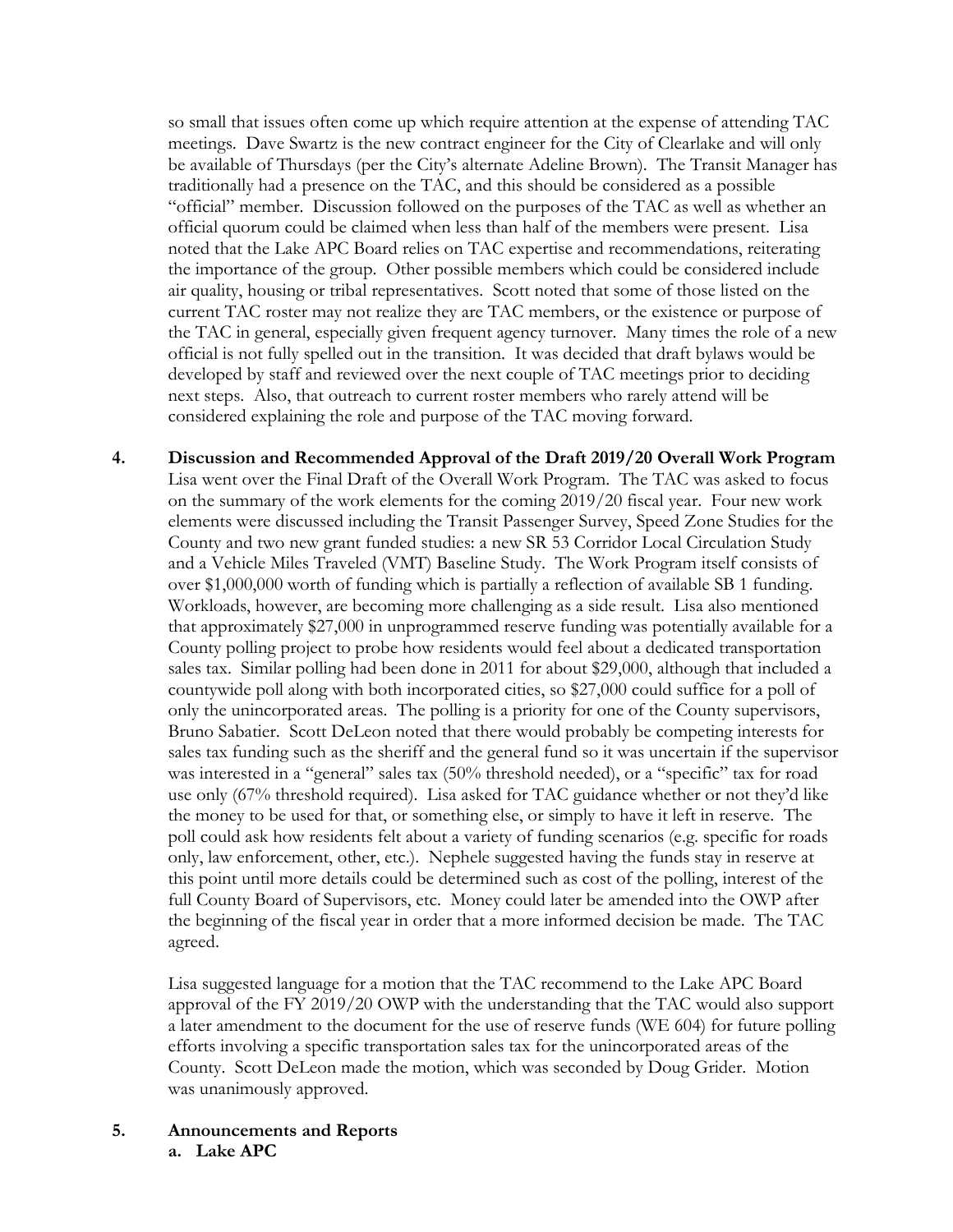#### **i. Highway Infrastructure Program Funds**

Lisa described the program as having begun last year with a second round of funding this year. For Lake County, this equates to two years worth of available funding with last year (Federal FY 2017/18- needs to be obligated by September 30, 2021) totaling \$167,746 and this year (Federal FY 2018/19- obligated by September 30, 2022) \$236,342 for an overall total of \$404,087. Funding needs to be used for roads on the Federal Highway System and all projects will require NEPA, as well as being included in the FSTIP and the RTP. Projects will also require a 20% match and cannot be exchanged for State funds. Nephele believed project rules were similar to STIP with funds used for rehab but not maintenance, and could also include project development but not planning. County Road System (CRS) maps can be used to determine whether projects were located on the federal aid system. Nephele added that rural minor collector roads were ineligible, but not urban minor collectors. Doug thought Martin Street was on the federal aid system and a project from Main Street to at least Bevins Street could be considered on it for this year. Others were noted in the County jurisdiction such as a portion of funding for the Soda Bay Road project. Nephele mentioned that before funds could be obligated, the APC would need to take action and an FSTIP amendment would have to be processed, so projects in the immediate short term wouldn't be realistic. Jurisdictions were asked to come up with a list of projects that might work for discussion and possible action at the next TAC meeting.

#### **ii. Miscellaneous**

Nephele provided a legislative update. SB 1568, the bill proposing to withhold transportation funding to jurisdictions that were out of compliance with their housing elements, has been put on hold until next year. ACA 1 is moving forward, a bill looking at reducing the two-thirds voting threshold for certain special taxes related to affordable housing infrastructure. SB 152, restructured distribution of ATP funding that would reduce portions that rural areas can compete for, is currently being held in committee and is not moving forward at this time. SB 127, a bill proposing that all SHOPP projects include active transportation improvements and would create a division of Active Transportation within Caltrans, has been amended. The amendments would 1) relax the active transportation requirement for SHOPP projects in cases where they clearly weren't appropriate, and 2) would create a new branch within an existing office as opposed to a whole new division.

#### **b. Lake Transit Authority**

#### **i. Student Survey Work Element**

Lisa discussed the free bus fare for students program, paid for by LCTOP funds. It would be expanded to students this summer, including high school. The survey was initially intended to poll college students to see if they would accept a small fee increase to continue the program beyond the grant funded period. It is now to be expanded to poll general ridership about needs for NEMT or other issues affecting elderly or disabled riders.

#### **ii. Miscellaneous**

Lisa discussed the recent creation of Lake Links, its work with local partners for funding sources, recent purchase of two vans through Lake Transit Authority, and other programs such as Out-of-County NEMT services. John gave a brief update on the Clearlake Transit Hub, how the County would be selling the property to Lake Transit, although it still wasn't known what they would be asking for at this point. Lisa provided an update on LTA and how the search for a Transit Manager was put aside for the time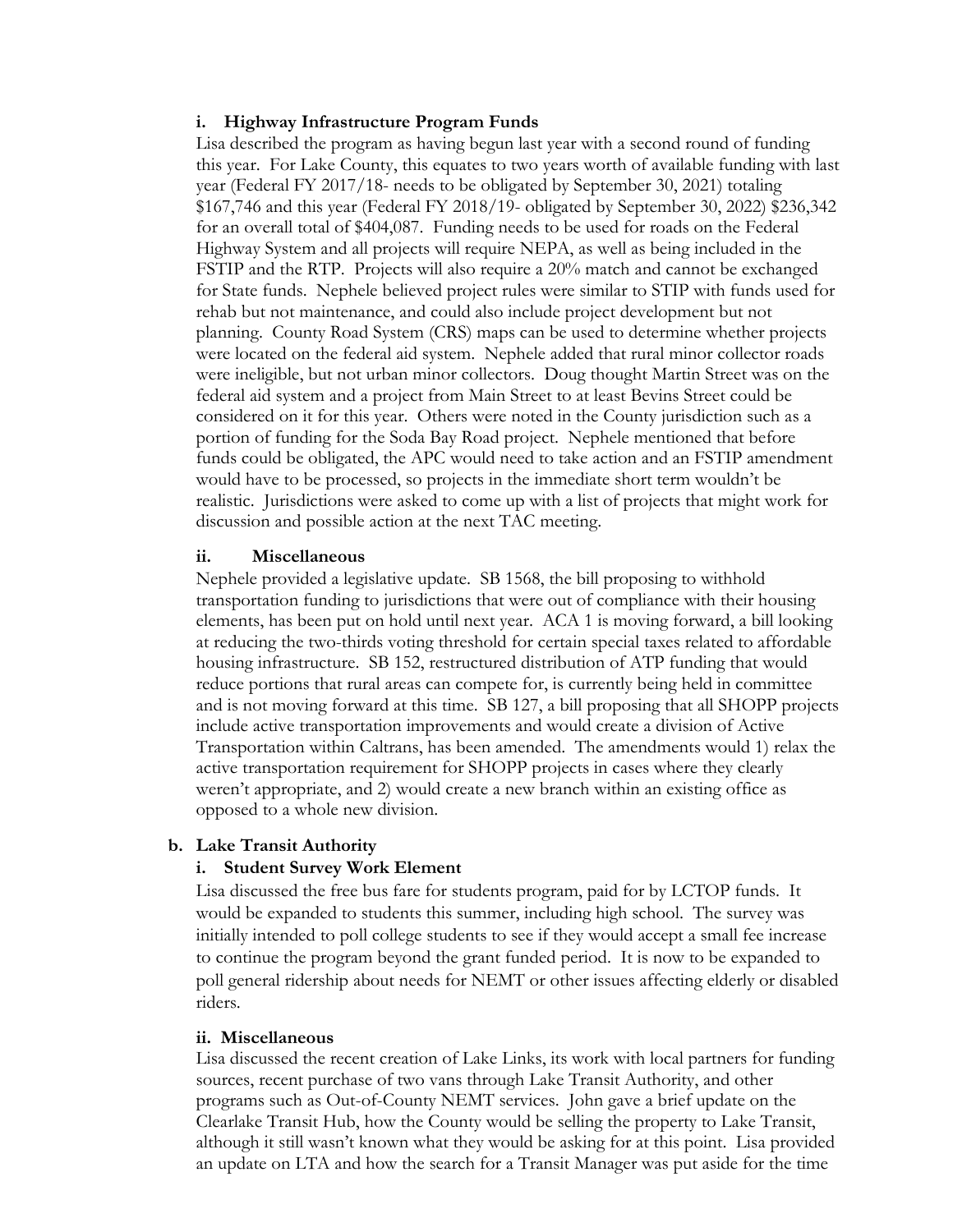being. James Sookne was handling many of the former day-to-day duties of the Transit Manager, while Lisa had taken over the administrative end of LTA with the assistance of DBC staff. They are also currently looking for an admin assistant to fulfill some of these roles. Finally, Lisa noted that DBC's contract had been extended for another year to provide Lake APC administrative services.

#### **c. Federal & State Grant Status Reports**

## **i. Sustainable Transportation Planning Grant Update**

John reported on a few of the grant projects that APC had been awarded in recent years. A Technical Advisory Group (TAG) meeting for the Pedestrian Facilities Needs Inventory project was to be held immediately following the TAC meeting in which the list of potential projects would be discussed. The list was narrowed down to the top 10 or so for each of the four study areas: 10 each for Lakeport, Clearlake, north and west shore communities, and south and east communities in the County. Once the final 40 projects are determined, the consultant will study parameters and costs for each in order to prepare for the next round of ATP funding set for next spring.

Another project reported on was the Highway 20 Northshore Communities Traffic Calming Study. A TAG meeting was held a week ago the previous Tuesday, followed by a workshop held on the following Thursday in front of a well attended Town Hall group in Lucerne. The study will focus on the communities of Nice, Lucerne, Glenhaven and Clearlake Oaks. Some participants of the Town Hall meeting wanted Upper Lake to be included in the study, however, the intention was to examine communities where Highway 20 acts as a Main Street through town, similar to a 2005 beautification and traffic calming study which the project was meant to update. Other issues discussed at the Town Hall meeting included cars speeding through the subject communities and use of the center turn lanes to pass slower moving traffic.

John also covered the Eleventh Street Corridor study. A TAG meeting was also held a week ago the previous Tuesday, which was followed later in the evening with a workshop at the Lakeport City Hall Chambers. Approximately 30 people attended to discuss possibilities to increase multimodal uses and overall safety of the corridor. Community members were provided maps of the corridor to note areas where improvements could be made. Doug mentioned that the workshops can be a good opportunity to educate the public on why certain ideas aren't feasible. The consultants were to take the input received at the workshop and develop possible solutions for review at a later date.

Finally, John noted that two new planning grants had been awarded to the APC. The first is for a Vehicle Miles Traveled (VMT) baseline study to help with future traffic analyses given a new CEQA requirement to measure traffic impacts by VMT as opposed to the current measure of Level of Service (LOS), set to begin by July 2020. The second project involves an updated SR 53 Corridor Local Circulation Study. It will provide analysis of Clearlake circulation given the current and expected development along the corridor and its adjacent local roads.

## **ii. Other Grant Updates**

John provided information to the TAC on two other recent grant opportunities. The first was for a Trails and Greenway program funded through Prop 68 which was recently passed in 2018. A total of \$27 million was available through the State Natural Resources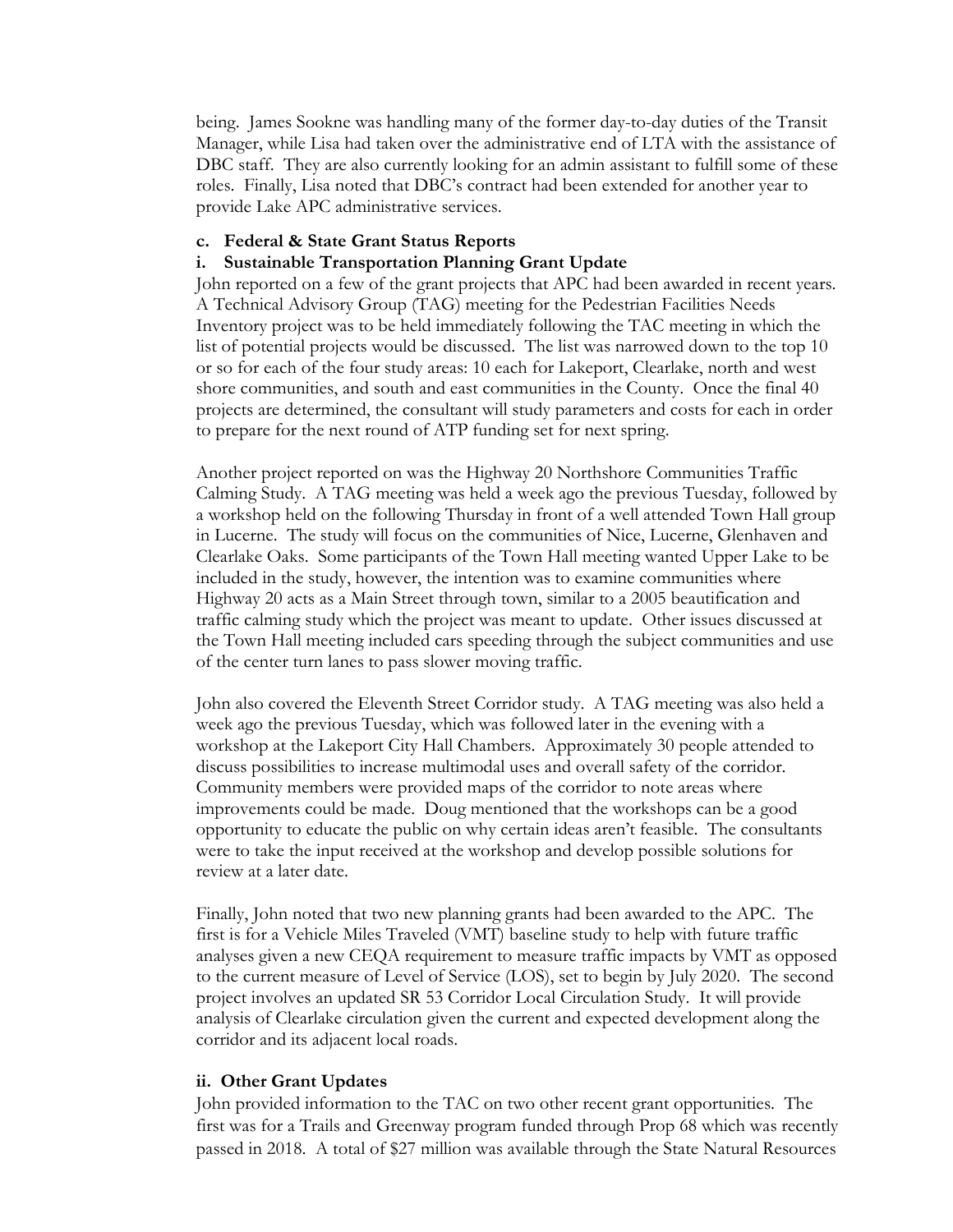Agency for competitive non-motorized infrastructure development to provide new or alternative access to waterways or recreational activities. The deadline will be August 29 with the guidelines to be finalized soon. A possible project that could qualify is a County trail project on property that has been purchased by the Watershed Protection District. It would entail trails on top of levees and a bridge, all that will need to be maintained as part of a wetland restoration project. Scott was going to contact the District to let them know of the opportunity.

A final grant opportunity involves SB 2 funding. The monies are intended to increase affordable housing stock, which may relate more specifically to planning. The funding is non-competitive and is meant for General Plan updates, zoning updates or other related planning documents. Doug was to pass the info on to Kevin as there might be a plan update being discussed for Lakeport.

Lisa mentioned that a new round of Sustainable Communities Planning Grants was announced this week with a call for projects in either August or September. TAC members were asked to let APC staff know if there were any planning projects they might want to apply for.

## **d. Caltrans**

## **i. Lake County Projects Update**

There was no project list provided for the meeting, but Alexis was available for questions. She would also try to have a list of projects prepared for the June 12 APC meeting that could be shared later with the TAC.

## **ii. Other Updates**

Funding is still being pursued for Segments 2A and 2B of the Highway 29 project. An INFRA grant application was made earlier in the year requesting \$137 million which APC is still waiting to hear back on. Finally, ground was broken on the SR 20/SR53 Roundabout. The 2C Segment of the Highway 29 project is nearly ready to go out to bid, roughly covering the stretch from Highway 175 to Highway 281. Next spring is the target date to break ground.

- **6. Information Packet**  None
- **7. Public input on any item under the jurisdiction of this agency, but which is not otherwise on the above agenda** - None
- **8. Next Proposed Meeting** July 18, 2019
- **9. Adjourn Meeting** Meeting adjourned at 10:40 a.m.

Respectfully Submitted,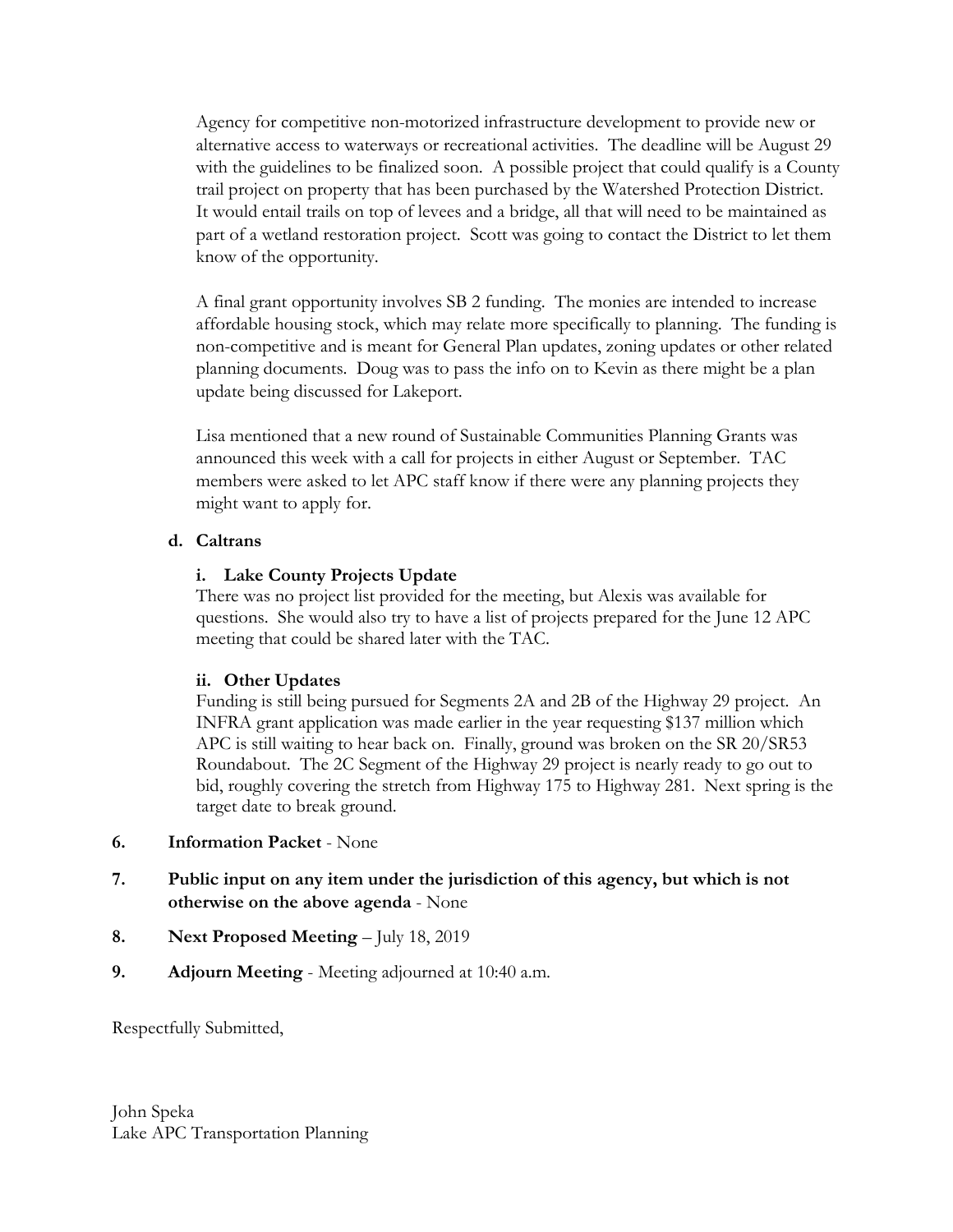

# LAKE COUNTY/CITY AREA PLANNING COUNCIL TAC STAFF REPORT

**TITLE:** Discussion and Possible Recommendation Amending Lake **DATE PREPARED:** 8/15/19 APC Rules to Add Language on the TAC and Other Subcommittees **MEETING DATE**: 8/22/19

**SUBMITTED BY**: John Speka, Senior Transportation Planner

**BACKGROUND**: A report was presented at the May TAC meeting which provided a brief history of the TAC's role as well as its make-up. As mentioned in the report, the TAC was not acknowledged in the APC by-laws, although there were references found in past MOUs between Caltrans and Lake APC that "the Area Planning Council will have a Technical Advisory Committee" to advise on all technical aspects of regional transportation planning.

The membership has consisted for approximately 30 years or more of the Director of Public Works of Lake County, the Community Development Directors of Lake County and the cities of Clearlake and Lakeport, the City Engineers of Clearlake and Lakeport, the Commander of the Lake County Office of the California Highway Patrol, and a transportation planner from the Caltrans District One Office, for a total of eight members.

The original rules for the Lake County/City Area Planning Council (Lake APC) were adopted in 1972, with a "First Amendment" to the rules subsequently adopted in 1991 and ratified in 1992. Staff is recommending that a "Second" amendment to the rules be adopted reflecting the role of the TAC as well as other standing committees such as the Policy Advisory Committee (PAC) and the Social Services Transportation Advisory Council (SSTAC). Attached to this report is the language recommended to amend the current rules. The primary change to what has been the longstanding make-up of the TAC is the addition of a Lake Transit Authority (LTA) representative. Another notable part of the TAC related portion of the amendment is a recommendation that two-thirds of those present should be required to approve a motion.

We're seeking a recommendation from the TAC on the proposed amendment prior to moving it forward to the Lake APC Board at a future hearing.

**ACTION REQUIRED**: A possible recommendation from the TAC regarding the proposed amendment to Lake APC Rules.

**ALTERNATIVES**: No action or request for further amendments and review.

**RECOMMENDATION**: That the TAC recommends the proposed language for a Second Amendment to the Lake APC Rules involving an official provision for "Standing Committees," including matters related to the TAC makeup and process.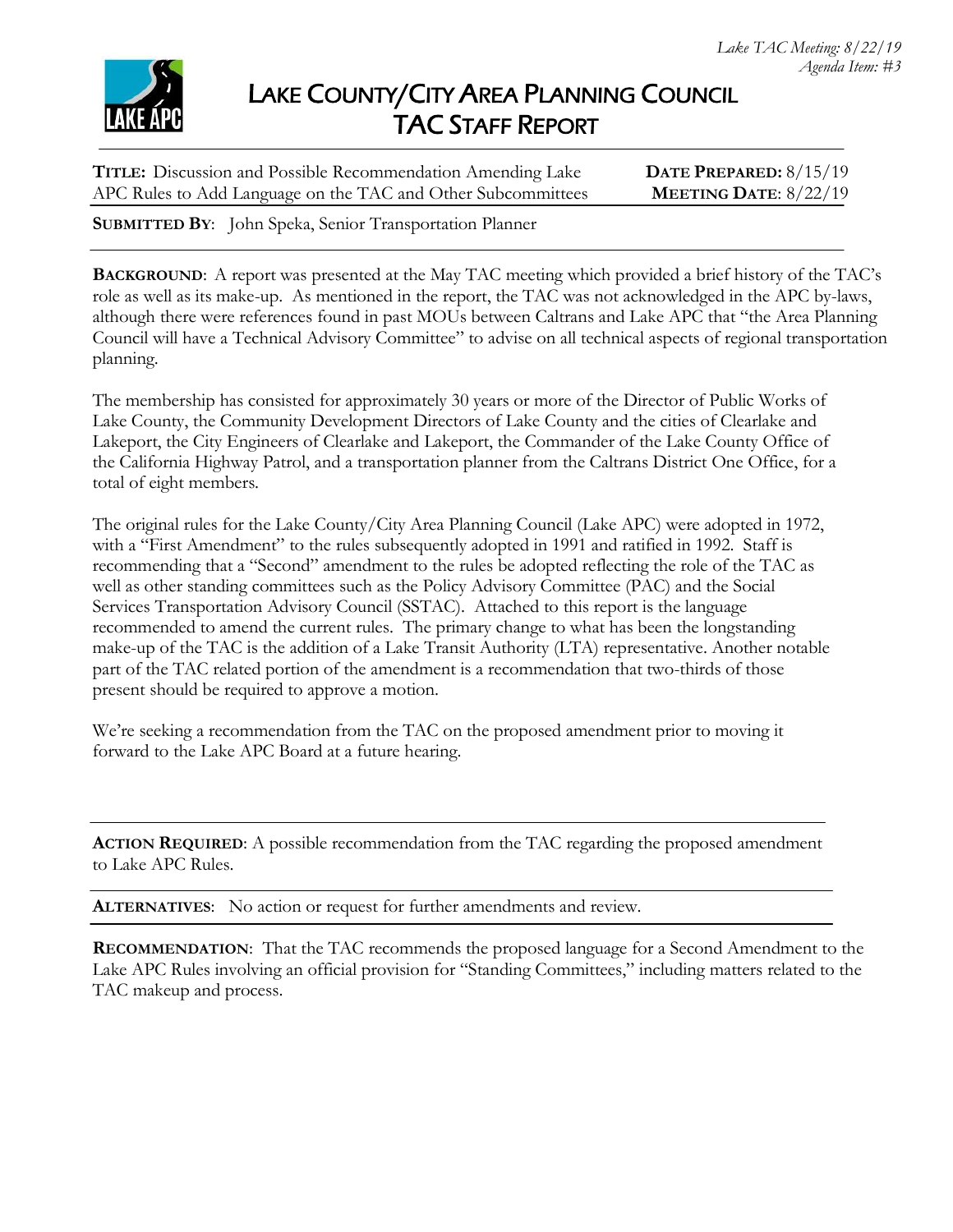The following amendments are proposed to Paragraph 8 of the Rules of the Lake County/City Area Planning Council:

8. EXECUTIVE SESSIONS:

The Council reserves the right to hold executive sessions at any time to consider the employment of, or dismissal of any public officer, independent contractor, or employee of the Council. Such executive sessions, if held, shall comply with all provisions of the RALPH M. BROWN ACT as set forth in the Government Code of the State of California.

## 8. STANDING COMMITTEES:

a. Executive Committee: The Council may appoint an Executive Committee consisting of the Chair, the Vice Chair and a third council member from a city, the County, or Member-at-Large. The Executive Committee may carry on the administrative and executive functions of the Council between regular meetings of the Council. The Executive Committee may also be used to oversee the personnel budget and policy issues and make recommendations to the full Council. The Council shall attempt to appoint members to the Executive Committee that reflect a balance between city and County representation.

The Executive Committee reserves the right to hold executive sessions at any time to consider the employment of, or dismissal of, any public officer, independent contractor, or employee of the Council. Such executive sessions, if held, shall comply with all provisions of the Brown Act as set forth in the Government Code of the State of California.

b. Policy Advisory Committee (PAC): The PAC shall consist of the eight (8) Council members and one representative of the California Department of Transportation (Caltrans). The Council's agendas shall be structured such that the Caltrans representative, as a member of the PAC, shall have a vote on all matters dealing with transportation.

c. Technical Advisory Committee (TAC): The TAC shall consist of the Director of Public Works of Lake County, the community development directors of Lake County and the cities of Clearlake and Lakeport, the city engineers of Clearlake and Lakeport, the Commander of the Lake County Office of the California Highway Patrol, a representative from the Lake Transit Authority, and a transportation planner from the Caltrans District 1 Office, or authorized technical representatives from any of these noted agencies, for a total of nine (9) voting members. If a vote is required, and a quorum is not present, a motion must pass with a twothirds majority of those members present voting in the affirmative.

The Lake APC seeks the TAC's professional expertise as an independent technical committee. Lake APC recognizes that the TAC is to review material presented before it and make recommendations to the Council. Lake APC also recognizes that, although the impact of the TAC's recommendations on an individual constituent agency may be a factor, the decisionmaking process must remain a combination of technical information and individual TAC members' education, experience, and professional judgement. Recommendations to the Council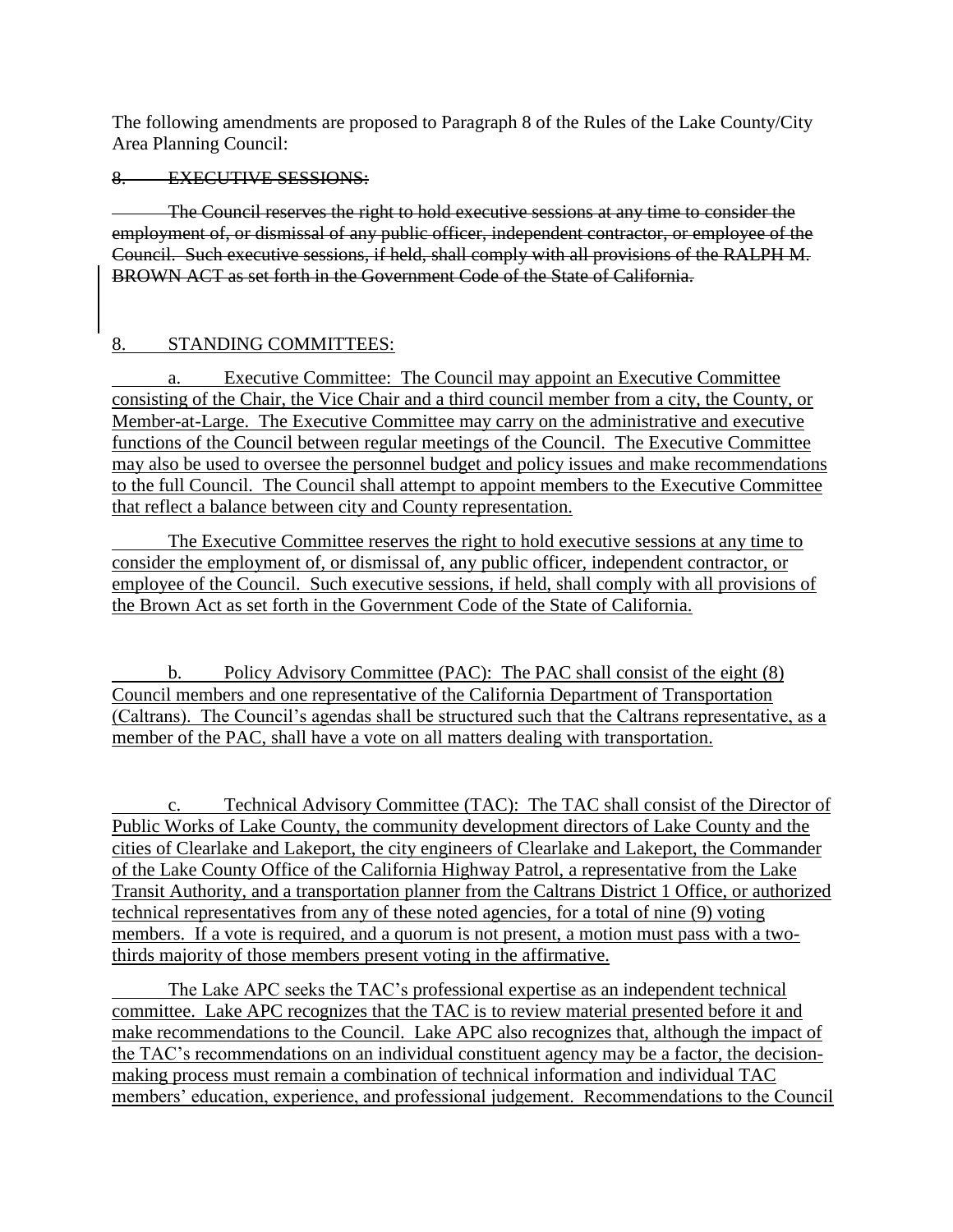shall remain focused on improvement of the transportation system based on technical considerations.

The Lake APC Executive Director or his/her authorized representative shall have the responsibility of chairing the TAC and ensuring that the TAC's recommendations are reported to the Council.

d. Social Services Transportation Advisory Council (SSTAC): The purpose of the SSTAC is to advise the Lake APC on matters involving the needs of the transit dependent and transit disadvantaged, including the elderly, disabled and persons of limited means. The SSTAC shall consist of a representative of potential transit users 60 years of age or older, a potential transit user who is disabled, two representatives of local service providers for seniors, two representatives of local service providers for the disabled, a representative from a local social service provider for persons of limited means and two representatives from the local Consolidated Transportation Services Agency (CTSA), for a total of nine (9) voting members.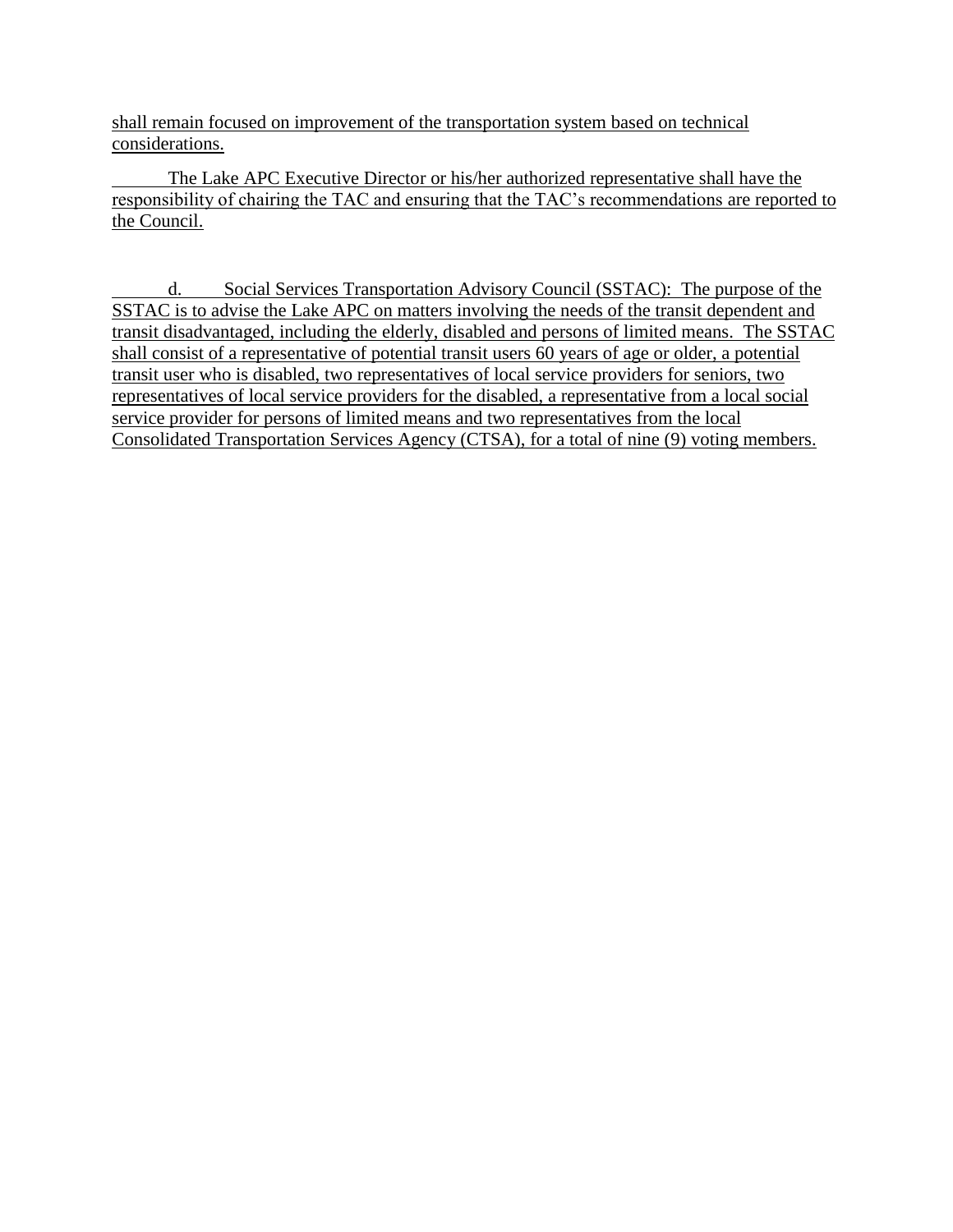

| TITLE: Highway Improvement Program Funding | DATE PREPARED: 8/14/19  |
|--------------------------------------------|-------------------------|
| Discussion & Recommendation                | MEETING DATE: $8/22/19$ |

**SUBMITTED BY**: James Sookne, Program Manager

#### **BACKGROUND**:

At previous TAC meetings, we discussed the funding available to the region through the Highway Improvement Program (HIP). This is a new federal funding source available to the region for road/street/highway construction projects. The Lake County region has an apportionment of \$167,746 for FY 17/18 and \$236,342 for FY 18/19. It is unknown at this point if this will be an ongoing source of funding. Funds must be used on facilities that are on the Federal Aid System, classified higher than a rural minor collector. These funds can be combined to be used on one single project. FY 17/18 funds must be obligated by September 30, 2021, and FY 18/19 funds by September 30, 2022. There is a 20% non-federal match required. Please see the attached Fact Sheet for additional information.

At this meeting, staff would like to discuss options for utilizing this funding. Options for consideration are as follows:

- Identify existing federally funded, eligible projects that could utilize the funding
- Conduct a special competitive application cycle

The TAC's recommendation will be presented to the APC Board at a future meeting. Once a project is selected for funding, APC will request an FSTIP amendment. Following approval of the FSTIP amendment, the project(s) will follow the standard federal procedures.

**ACTION REQUIRED**: Make a recommendation to the APC Board on a preferred approach for awarding funding available through the Highway Improvement Program.

#### **ALTERNATIVES**: None.

**RECOMMENDATION**: Make a recommendation to the APC Board on a preferred approach for awarding funding available through the Highway Improvement Program. Discuss potential projects or project types that may be eligible and appropriate to utilize funding. Depending on the preferred approach for awarding funding, the TAC may choose to recommend a specific project at this meeting for the Lake APC Board's approval.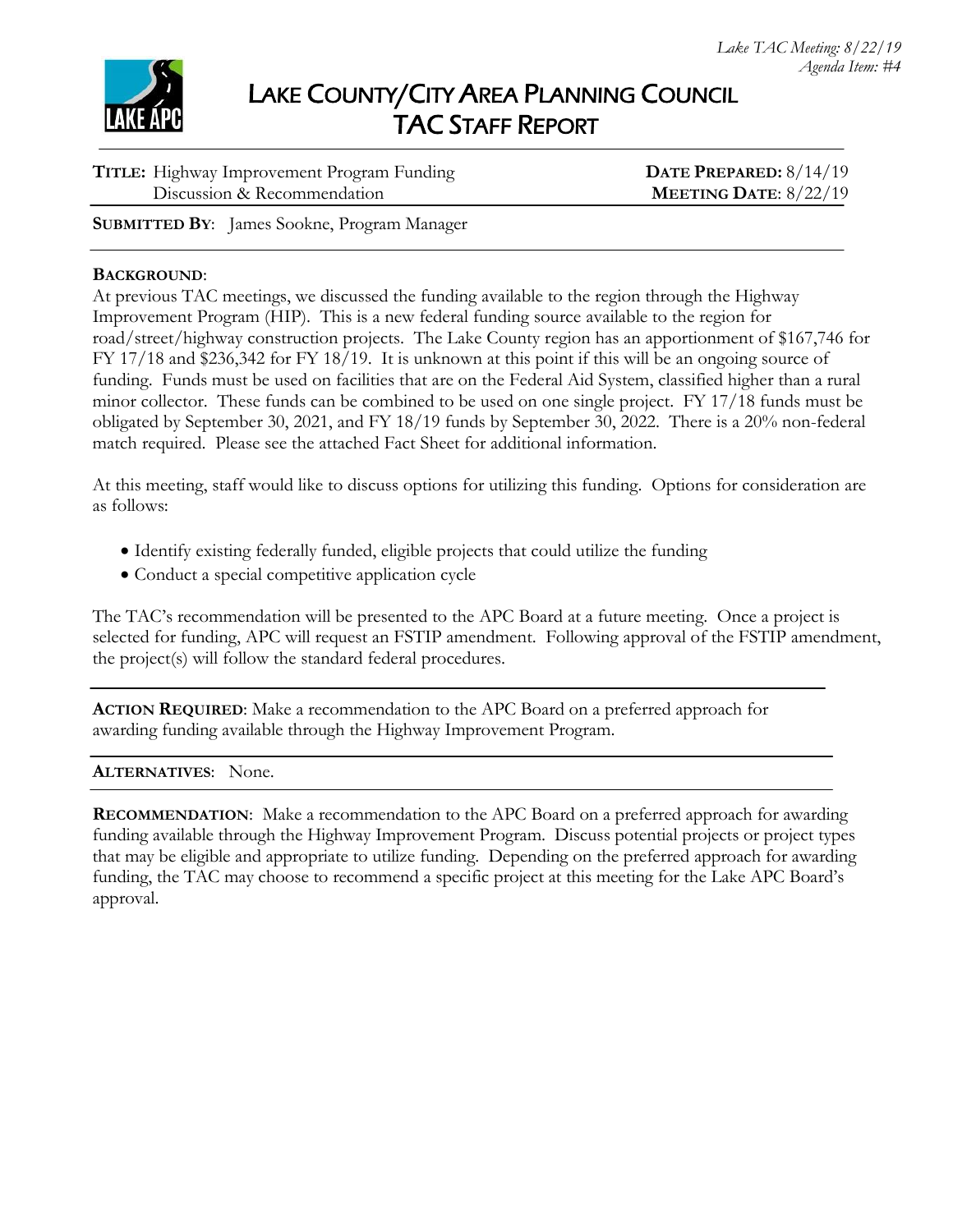# **Highway Infrastructure Program Funds Fact Sheet**

# **BACKGROUND**

- Made up of two apportionments
	- o FHWA Notice N4510.826 issued April 25, 2018 and FHWA Notice N4510.835 issued March 15, 2019
		- <http://www.fhwa.dot.gov/legsregs/directives/notices/n4510826/>
		- [www.fhwa.dot.gov/legsregs/directives/notices/n4510835/](http://www.fhwa.dot.gov/legsregs/directives/notices/n4510835/)
- Total of \$4.709 billion appropriated for distribution to the States by formula
- Distributed to States in the same ratio as the FY 2018 and FY 2019 formula obligation limitations, respectively
- Suballocated within State:
	- o By population (Local Agency portion, 53% in 2018 and 54% in 2019)
		- Urbanized areas > 200,000 population
		- Areas  $> 5,000$  to 200,000 population
		- **Areas 5,000 population or less**
	- o Any Area (State portion, 47% in 2018 and 46% in 2019)
	- o Funding Distribution from CT Transportation Programming
		- [www.dot.ca.gov/hq/transprog/federal/fedfiles/res\\_publications/hip-2018.pdf](http://www.dot.ca.gov/hq/transprog/federal/fedfiles/res_publications/hip-2018.pdf)
- FHWA Highway Infrastructure Program Guidance
	- o [www.fhwa.dot.gov/federalaid/projects.pdf#page=78](https://www.fhwa.dot.gov/federalaid/projects.pdf#page=78)

# **AVAILABILITY OF FUNDS**

- The **2018 Apportioned HIP funds** must **obligate by September 30, 2021** and **expend by September 30, 2026**.
- The **2019 Apportioned HIP funds** must **obligate by September 30, 2022** and **expend by September 30, 2027**.
- Funds are not subject to Obligation Limitation. As such, HIP obligations do not count against the Region's/State's balance of formula OA.
- Federal share according to 23 USC 120
	- o 90% on interstate, 80% otherwise, subject to sliding scale
	- o 100% for certain safety projects

# **ELIGIBILITY**

- Projects eligible according to 23 USC 133(b)(1)(A); e.g. construction of roads, bridges and tunnels.
- PROJECTS MUST BE ON THE FEDERAL-AID SYSTEM. No projects on roads classified as a local road or rural minor collector unless:
	- o on a Federal-aid highway system on January 1, 1991
	- o for bridges (except new bridge at new location)
	- o approved by the Secretary
- Rural minor collectors are differentiated from urban minor collectors using the latest (2010) U.S. Census Maps o [www.census.gov/geographies/reference-maps/2010/geo/2010-census-urban-areas.html](http://www.census.gov/geographies/reference-maps/2010/geo/2010-census-urban-areas.html)
- For **2019 Apportioned funds,** eligibility also includes "elimination of hazards and the installation of protective devices at railway-highway crossings."

# **REQUIREMENTS**

- Programming and expenditure of funds must be consistent with 23 U.S.C. 134 and 135
	- o Projects must be consistent with the Long-Range Statewide Transportation Plan & Metropolitan Transportation Plans
	- $\circ$  HIP funds must be programmed for projects identified in the FTIP/FSTIP prior to obligation
- Disadvantaged Business Enterprises (DBE) rules apply

# **MISCELLANEOUS**

- HIP funds CANNOT be exchanged for State Cash (unlike RSTP funds, per Streets and Highways Code 182.6)
- Follow Local Assistance Procedures Manual to process HIP funding requests.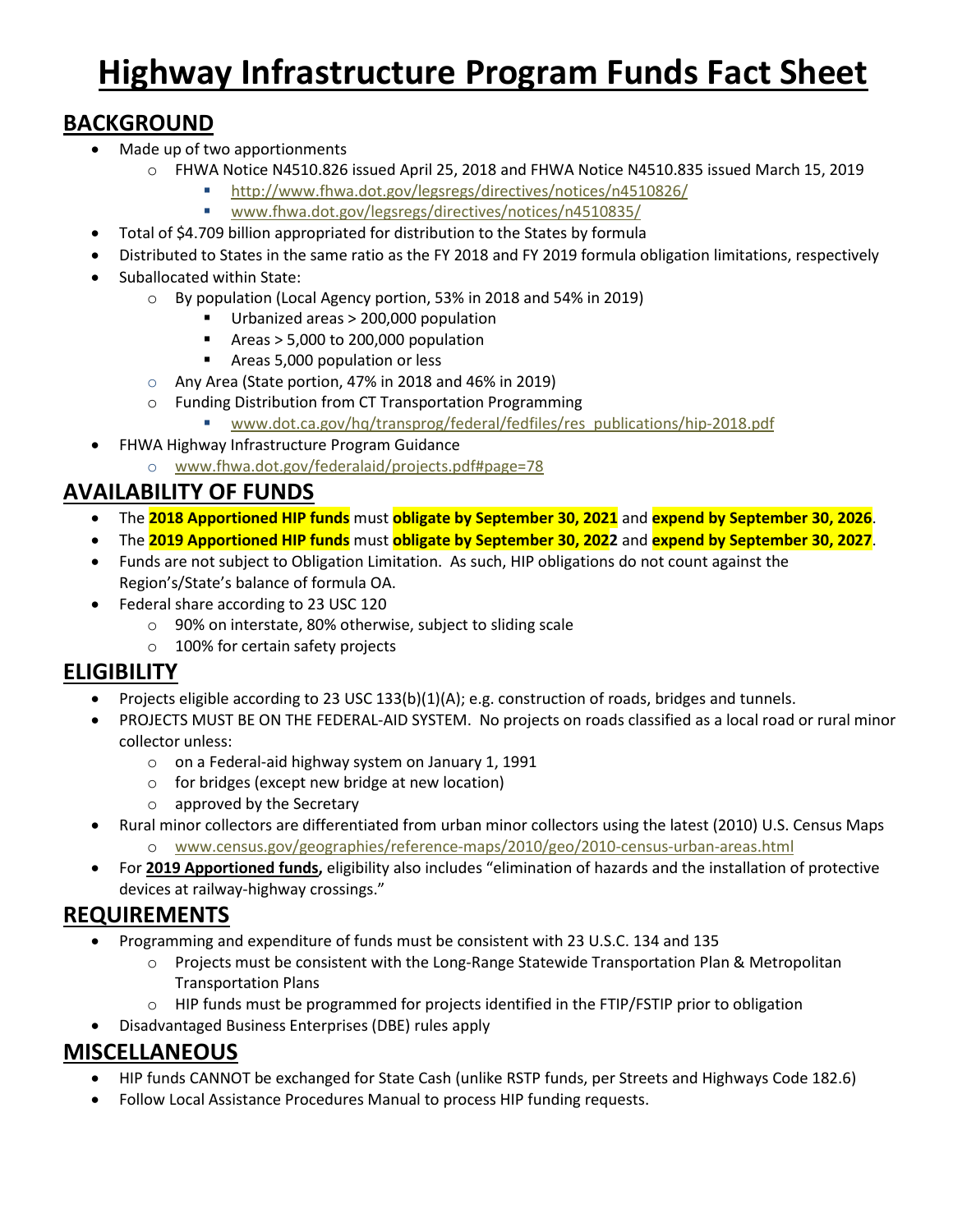# **Q and A**

- 1. Will DLA be allowing Toll Credit to be used for the HIP?
	- a. Yes, the decision to use Toll Credit on a specific project, however, resides with the programming entity (MPO/RTPAs, Bridge/Safety Program coordinators). With the relatively short time frame for which these funds are available, toll credits will help use them faster.
- 2. Can HIP be used for Safety/ATP projects off the Fed-Aid system?
	- a. No, the 2018 guidelines say the funds cannot be used on local roads and rural minor collectors (off fedaid system). "Pursuant to section 133(c) of title 23, U.S.C., projects may not be undertaken on a road functionally classified as a local road or a rural minor collector unless the road was on a Federal-aid highway system on January 1, 1991, except; (1) for a bridge or tunnel project (other than the construction of a new bridge or tunnel at a new location); and (2) as approved by the Secretary. Further, 23 U.S.C. 133(g)(1) allowing a portion of Surface Transportation Block Grant funds to be obligated on roads functionally classified as minor collectors does not apply to these funds."
- 3. Will we have to end up segregating the costs on projects for reporting purposes?
	- a. Yes, costs will need to be segregated on engineer's estimates for dissimilar fund eligibilities as applicable. No special reporting requirements have identified. Separate fund line entries for the HIP funds will be required on the E-76s, Finance Letters, invoices, etc., to allow tracking of the funds usage.
- 4. Can HIP funds be added to existing projects?
	- a. Yes, eligibility and programming requirements apply.
- 5. Are Ferry projects eligible under the Highway Infrastructure Program?
	- a. No, see eligibility requirements for more information on what is eligible for HIP funds.
- 6. Are HIP funds only for the Construction phase of work?
	- a. No, HIP fund may also be used on PE and RW phases of work, so long as the work leads directly to a constructed project.
- 7. Can HIP funds be used for a Planning Report or Planning Study?
	- a. No, HIP funds must be used to construct a project; hence HIP funds cannot be used for planning reports or planning studies for future projects.
- 8. How are HIP funds awarded to local agencies?
	- a. The HIP funding distribution among the states is determined by FHWA. Once California receives its distribution, Caltrans Programming further apportions the funding per the population distribution, as required by the HIP. MPOs or RTPAs award the specific HIP projects, in accordance with 133(d)(3) of title 23, U.S.C. MPOs and RTPAs are responsible for programming the HIP projects within their jurisdictions into the FTIP/FSTIP prior to fund obligation.
- 9. Were additional funds set aside from the second appropriation? If so, who may qualify for those funds?
	- a. Yes, the 2019 Act set aside \$3.25B for other non-HIP programs/activities. This includes bridge replacement and rehabilitation program (\$475M), the Territorial Highway Program (\$5M) and the Nationally Significant Federal Lands and Tribal Projects program (\$25M). Any funding California received from these set asides are not part of the HIP, hence, eligibility and award for these are administered via the rules of each of their respective programs.